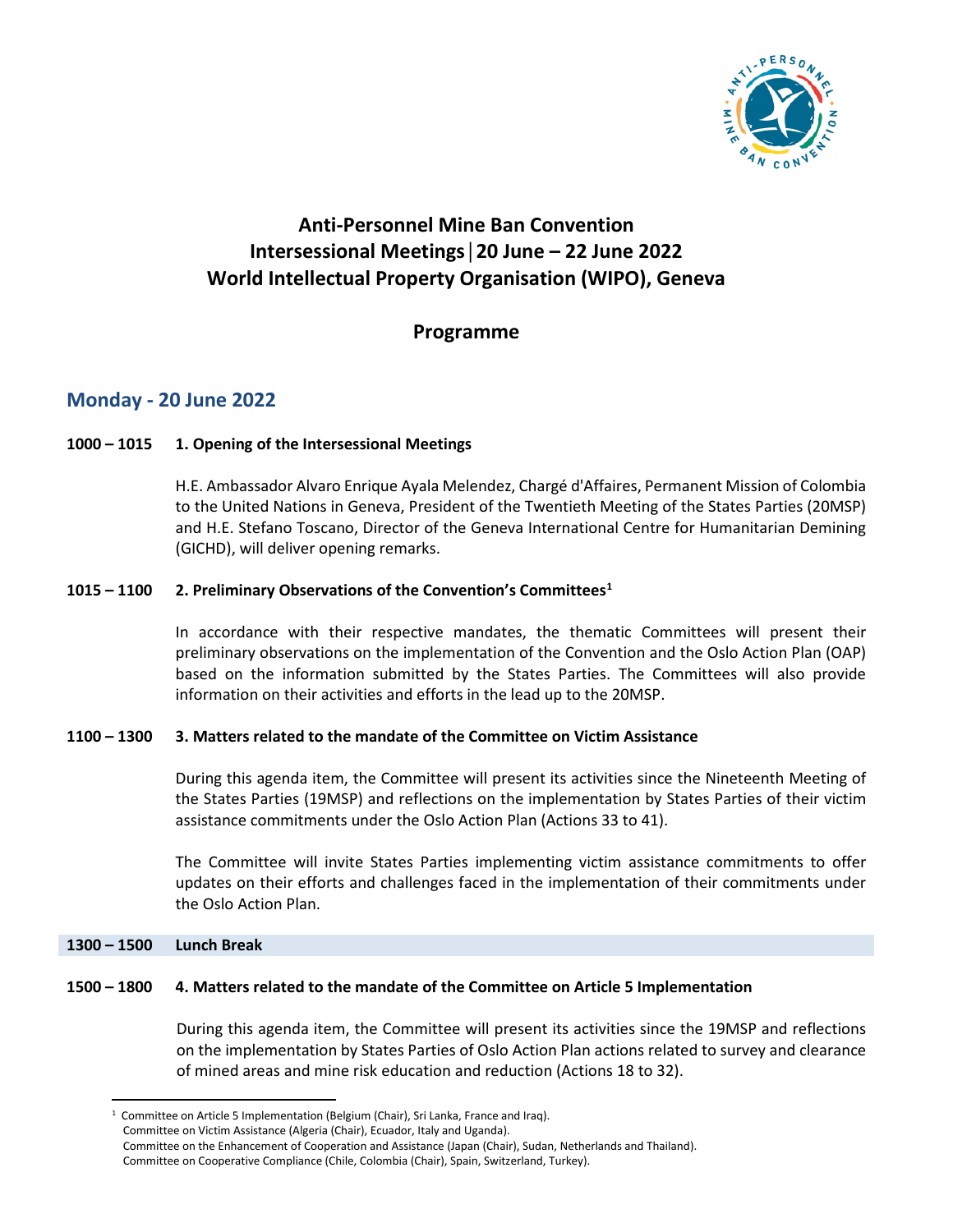In line with the decisions of the 19MSP, the Committee will also provide information on is efforts to continue strengthening the Article 5 extension request process and the adherence to the relevant actions of the Oslo Action Plan, including by drawing on input from all relevant stakeholders.

Following the presentation of the Committee's activities, the floor will be granted to delegations as follows:

- States Parties that have indicated that they have or will be required to submit requests for extension of their Article 5 deadlines for consideration by the 20MSP (Argentina, Ecuador, Eritrea, Guinea Bissau, Serbia, Sudan, Thailand, Yemen) will be able to offer informal presentations of their requests;
- States Parties that have been requested to submit updated work plans in accordance with decisions on their requests for extension will be able to provide an overview of their updated work plans (Cambodia, Chad, Croatia, Ethiopia, Niger and South Sudan);
- Other States Parties implementing Article 5 that wish to present on their progress in meetings their deadlines;
- States Parties and organisations wishing to engage with the Committee's preliminary observations;
- States Parties and organisations wishing to provide input on matters related to the Article 5 extension request process.

## **Tuesday - 21 June 2022**

#### **1000 - 1100 4. Matters related to the mandate of the Committee on Article 5 Implementation (continued)**

#### **1100 – 1300 5. Thematic Panel and Discussion: Making Every Effort Count: Towards a Successful 2025**

As States Parties near the 2025 aspirational deadline set at the Third Review Conference to complete the Convention's time-bound obligations, to the fullest extent possible, the Committee on Article 5 Implementation and the Committee on the Enhancement of Cooperation and Assistance will hold a discussion on the concept of "All Reasonable Effort" (ARE), developed within the IMAS framework and it application within the framework of the Convention, and how mine-affected States Parties can best ensure that key elements are in place to support the effective and efficient implementation of Article 5.

The Panel will also explore the importance of Cooperation and Assistance towards meeting the States Parties' common objectives, including intensifying dialogue amongst stakeholders, coordinating cooperation and assistance efforts, and sharing lessons learnt. Likewise, the panel will include a discussion on the importance of integrating a gender perspective and taking the diverse needs and experiences of people in affected communities into account in the implementation of clearance and cooperation and assistance obligations.

States Parties will be invited to share information on the successes and challenges encountered in the application of "all reasonable effort" to implement relevant actions of the Oslo Action Plan. States Parties will also be invited to engage in discussions on how best to coordinate cooperation and assistance efforts to ensure intensified implementation towards the Fifth Review Conference in 2024.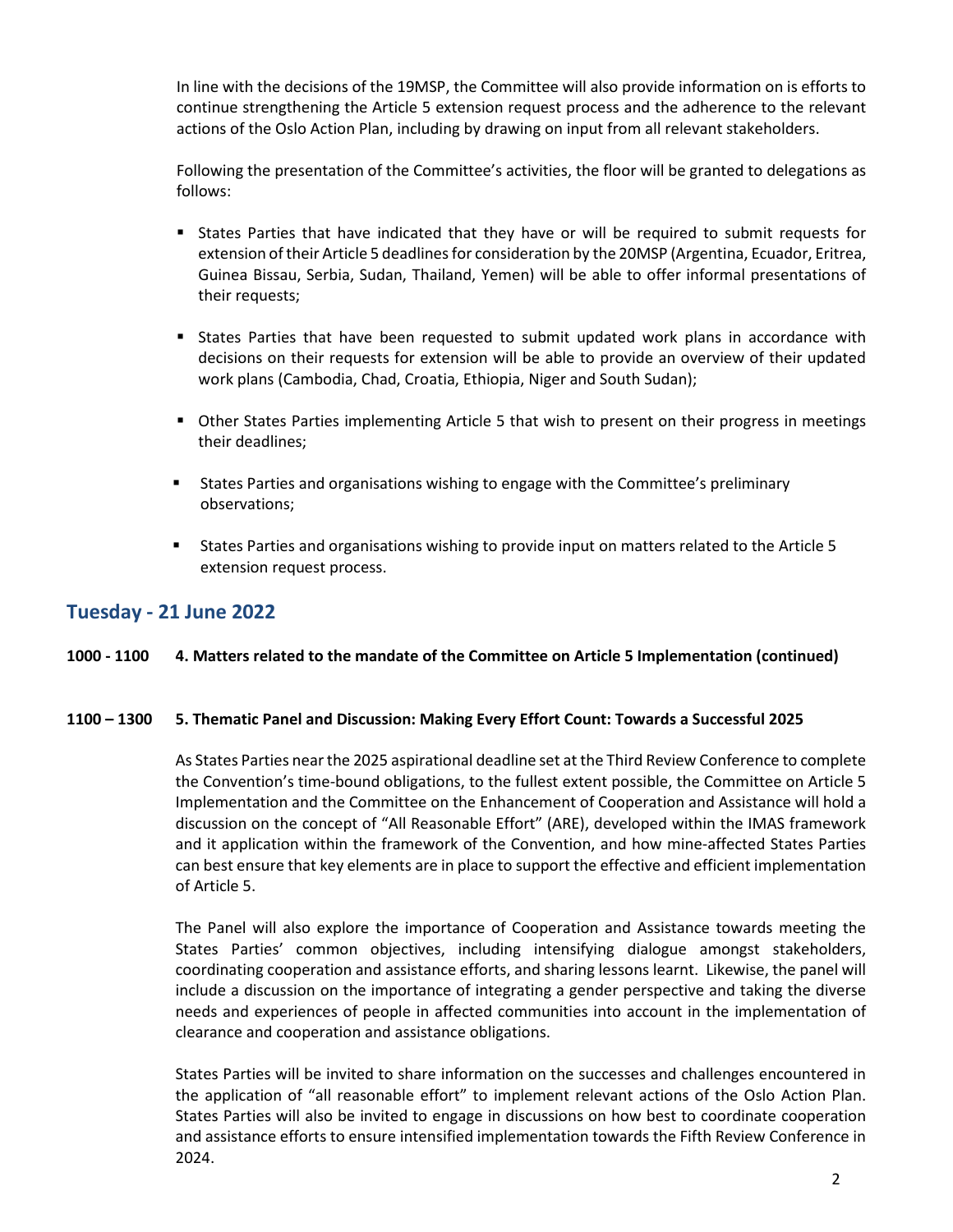### **1300 – 1500 Lunch Break**

### **1500 – 1700 6. Thematic Panel and Discussion: Fostering Cooperation for Rehabilitation**

Rehabilitation is a key component of victim assistance. While some States Parties have been successful in ensuring the delivery of rehabilitation services, other States Parties continue to face considerable challenges in delivering rehabilitation services and ensuring their sustainability. In this regard, the Committee on Victim Assistance and the Committee on the Enhancement of Cooperation and Assistance will host a panel aimed at exploring lessons learned and challenges in the delivery of rehabilitation services and cooperation and assistance opportunities in support of these efforts.

The panel will also explore the importance of removing physical, social, cultural, political, attitudinal and communication barriers to access appropriate, affordable, and accessible services to mine victims; and the use of an approach that is inclusive of gender, age and disability and takes diverse needs into account in planning, implementation, monitoring and evaluation of all programmes.

States Parties will be invited to share information on best practices in delivering rehabilitation services, in integrating rehabilitation into health systems and in addressing shortages of resources for rehabilitation. States Parties will be also invited to offer information on cooperation and assistance in place for the provision of rehabilitation services, including international, regional and south-south cooperation. The panel will provide an opportunity to discuss accessibility, affordability and quality of assistive devices in support of mine survivors and persons with disabilities in affected communities. States Parties and relevant international organisations are encouraged to participate in the discussion.

### **1700 – 1800 7. Matters related to the mandate of the Committee on the Enhancement of Cooperation and Assistance**

During this agenda item, the Committee will present its activities since the 19MSP and reflections on the implementation by States Parties of the cooperation and assistance commitments under the Oslo Action Plan (Actions 42 to 47).

The Committee will invite States Parties to offer updates on their efforts and challenges on matters related to Cooperation and Assistance.

## **Wednesday - 22 June 2022**

#### **1000 – 1100 7. Matters related to the mandate of the Committee on the Enhancement of Cooperation and Assistance (Continued)**

#### **1100 – 1300 8. Matters related to the mandate on the Committee on Cooperative Compliance**

During this agenda item, the Committee will present its activities since the 19MSP and reflections on the implementation by States Parties of the compliance commitments under the Oslo Action Plan (Actions 42 to 47).

The Committee will invite States Parties with alleged or known non-compliance with the general obligations under Article 1 to provide update on their efforts to address these matters. The Committee will also invite States Parties with outstanding Article 9 commitments to take the floor to offer an update on implementation of Action 50 of the OAP.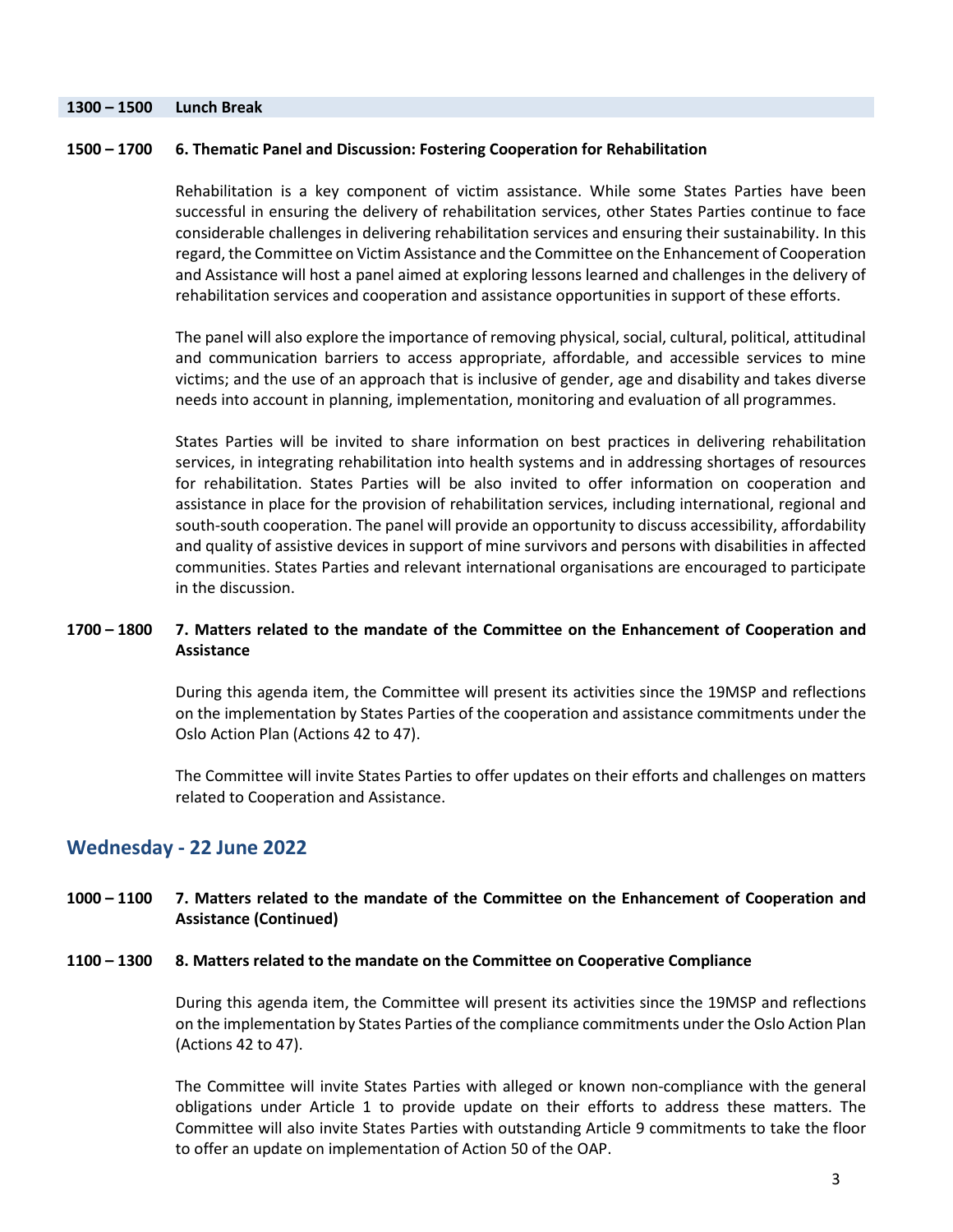Other States Parties and organisations wishing to engage with the Committee's preliminary observations will be invited to take the floor.

### **1300 – 1500 Lunch Break**

#### **1500 – 1600 9. Matters related to the mandate of the President**

a. Universalisation

During this agenda item, the President will present her activities on universalization. The President will then invite States not party participating in the meeting to take the floor, if interested.

The President will then give the floor to interested delegations and organisations to offer updates on any other matter concerning universalisation in accordance with the Oslo Action Plan (Actions 11 and 12).

b. Stockpile destruction and retention of anti-personnel mines

During this agenda item, the President will present its activities on matters related to stockpile destruction under Article 4 and on matters related to anti-personnel mines retained for training and other permitted purposes under Article 3. Following the presentation by the President, the floor will be granted to delegations as follows:

- a. States Parties that have missed their Article 4 deadlines (Greece and Ukraine) will be invited to offer updated information on the implementation of their stockpile destruction commitments in accordance with the Oslo Action Plan (Actions 13 to 15);
- b. States Parties that have discovered previously unknown stockpiled mines will be invited to take the floor;
- c. States Parties that have retained anti-personnel mines for training and other permitted purposes will be invited to provide information on the reasons for retaining such anti-personnel mines under Article 3 and plans for the use of these mines and efforts to explore alternatives in accordance with the Oslo Action Plan (Actions 16 and 17).
- d. Other States Parties and organisations wishing to engage with the Committee's preliminary observations will be invited to take the floor.

#### **1600 – 1700 10. Preparations for the Twentieth Meeting of the States Parties**

- a. Presentation of a draft programme of work for the 20MSP (President)
- b. Update on preparations for the 20MSP (20MSP Secretary-General Designate)
- c. Presentation on 20MSP financial and organisational matters (UNODA)
- d. Update on the Sponsorship Programme (Sponsorship Programme Coordinator)
- e. Proposed dates for the Convention's 2023 meetings (President)
- f. Update on efforts to propose a set of office holders to be elected at the 20MSP (President)
- g. Discussion (interested delegations)

#### **1700 – 1720 11. Implementation Support Unit**

a. Update on the activities and finances of the ISU (ISU Director)